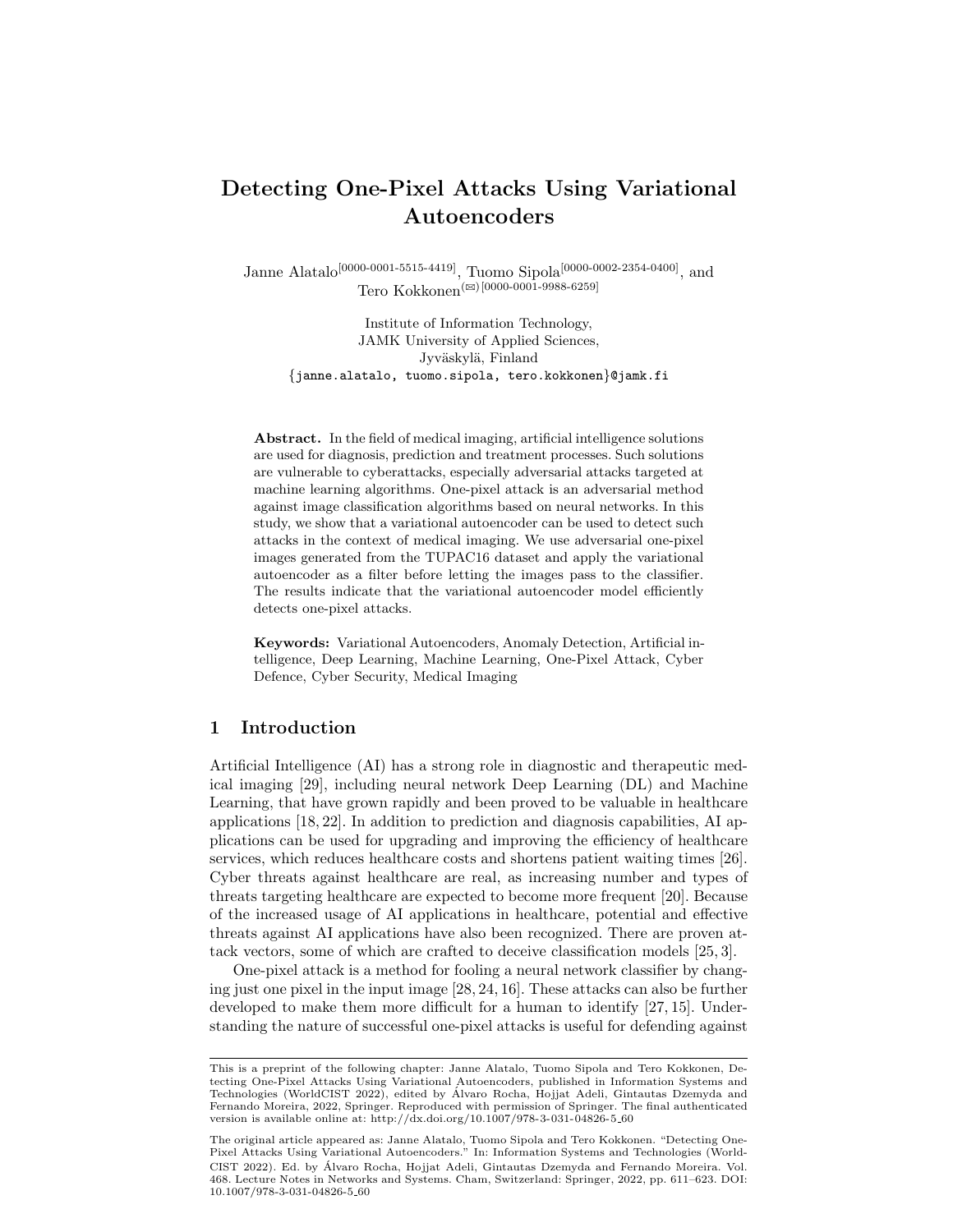them [2]. One-pixel attack is an example of an adversarial attack, which use a modified image to fool a neural network classifier, also in the medical imaging domain [11, 3].

In order to defend against an attack, there must be current knowledge about what is happening in the environment. This knowledge of the surrounding environment is called Situational Awareness (SA). When considering well-known definition of SA by Endsley [10] or classical decision-making models (OODAloop [23] and Gartner's four stages of an adaptive security architecture [19]), it can be seen that sensor information has an important role in achieving proper SA as well as in making correct decisions based on sensor detections. In our study, a similar model is used against one-pixel attacks. The implemented Machine Learning model detects modified pixels from image information.

Furthermore, detection of adversarial attacks has been studied in general [35] but also in relation to medical images [17] and one-pixel attacks [32]. Particularly for pre-trained object detectors, Chiang et al. introduce Adversarial Pixel Masking (APM), which is a data preprocessing MaskNet outputting a mask. The masked input image will be fed to the object detector [8]. Nguyen-Son et al. introduce a one-pixel attack, detection, and defense framework (OPA2D) including three functionalities: Attack Improvement (OPA2D-ATK), Attack Detection (OPA2D-DET) and Attack Defense (OPA2D-DEF), where attack detection is based on classification between the original and adversarial images attacked by one-pixel attacks [21]. Autoencoders have been used for robust anomaly detection in images [5] and adversarial sample detection [30]. Variational autoencoders are also useful for adversarial example detection [6].

The goal of this paper is to detect the one-pixel attacks against digital pathology images. We used a variational autoencoder to create a detector to provide sensor information about the input images indicating whether the images are trying to use the attack or not. Firstly, we introduce the variational autoencoder, anomaly score to rank the images, and evaluation metrics used to measure the success of the approach. Then, the experiment setup is described. Lastly, results are presented with examples.

# 2 Method

#### 2.1 Variational autoencoder

Let  $\boldsymbol{x} \in \mathbb{R}^{N \times M}$  be a sample from the data, where N is the number of samples and M is the dimension of the data. The variational posterior  $q_{\phi}(z|x)$  with parameters  $\phi$  from the encoder function provides the latent variable z and the probabilistic decoder part with parameters  $\theta$  is  $p_{\theta}(\mathbf{x}|\mathbf{z})$ . During the training, we want to find the function parameters  $\phi$  and  $\theta$  that can produce the most faithful reconstructions of the images. Theoretically, the cost function

$$
\mathcal{L}(\theta, \phi; \mathbf{x}) = \mathbb{E}_{\mathbf{z} \sim q_{\phi}(\mathbf{z}|\mathbf{x})} \log p_{\theta}(\mathbf{x}|\mathbf{z}) - D_{\mathrm{KL}}(q_{\phi}(\mathbf{z}|\mathbf{x}) \parallel p_{\theta}(\mathbf{z})) \tag{1}
$$

is maximized during the training of the variational autoencoder. There is a reconstruction term and a Kullback–Leibler divergence  $D_{\text{KL}}$  between the two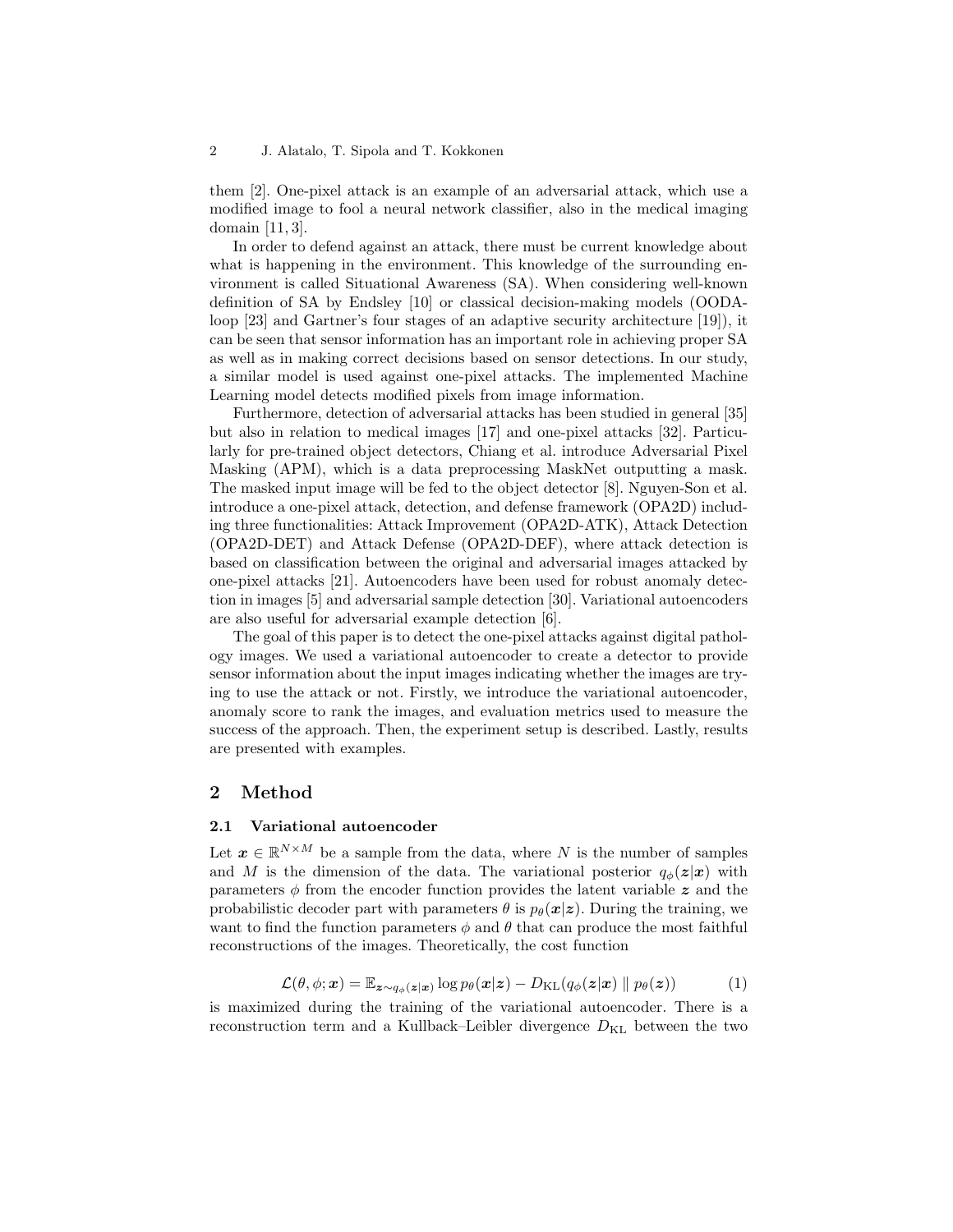probability distributions. The reconstruction term handles the log-likelihood of getting the input image  $x$  given the sampled image  $z$  that comes from the distribution of the encoder. The divergence term compares the distribution related to the encoder  $q_{\phi}(z|x)$  and the prior  $p_{\theta}(z)$ . The closer to each other they are, the smaller the term gets. For a more comprehensive explanation of the theory behind variational autoencoders, please see Kingma and Welling [14] or Goodfellow et al. [13].

Variational autoencoder works very similarly to the normal autoencoder architecture, except that the output of the encoder module is a probability distribution. It is this difference that makes it possible to sample the training data in a more fine-grained manner. The power of anomaly detection with autoencoders originates from the model architecture. The model consist of two parts, encoder and decoder. The encoder module encodes the network input to some lower dimensional latent space which the decoder network tries to restore as similar as possible to the original input. Consequently, the network is forced to learn a compressed representation of the input data. Training the network with a dataset containing samples from the same distribution causes the network to learn features that are common between the samples. The model uses these common features to compress the data samples to the latent space with very little information loss. However, when the model gets a sample that is not from the same distribution as the training dataset, the sample might not compress very well to the latent space, and the reconstruction of the sample differs significantly from the original input sample. By comparing the input sample to the decoder output, we can compute a score for how well the sample was reconstructed. This score correlates very well with how similar the input sample was to the training dataset. In other words, how many of the features in the sample the autoencoder network has seen in the training dataset. We can use the reconstruction error score as an anomaly score that we use to classify if the sample is an anomaly or not [13].

#### 2.2 Model architecture

Figure 1 shows the model architecture used in this study. The model consists of two sub models, encoder and decoder. The encoder sub model takes in  $64 \times 64$ RGB color images that are encoded to  $\mu$ ,  $\ln \sigma^2 \in \mathbb{R}^H$  pairs, where H is the dimensionality of the latent space, and the  $\mu$  and  $\ln \sigma^2$  are the mean and logvariance of the normal distribution that the input image is encoded to. Latent vector z is sampled from the encoder output distribution  $z \sim \mathcal{N}(\mu, \sigma^2)$ , and that latent vector is fed to the decoder sub model. The output of the decoder sub model is the same shape as the encoder input  $64 \times 64 \times 3$ . The z sampling from the latent space distribution is done using the well-known reparameterization trick [13, 14] that allows the gradient to flow through random node in the model graph.

The reconstruction error is computed by taking the mean squared error (MSE) between the original input image and the decoder output. This reconstruction error is added to the Kullback-Leibler divergence error (KL error) be-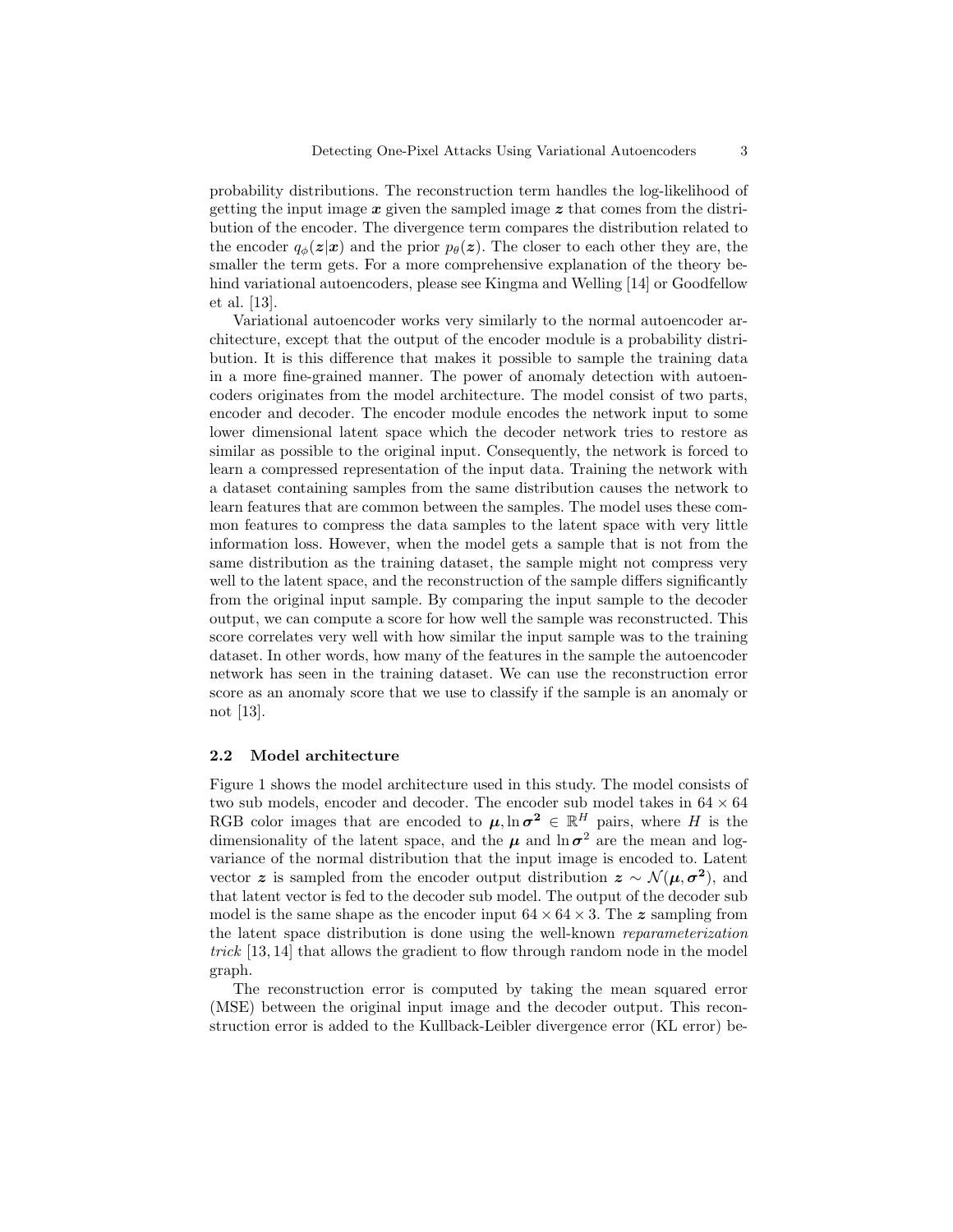#### Conv2D input: output: (batch\_size, 32, 32, 64) (batch\_size, 64, 64, 32) Conv2D input: output: (batch\_size, 64, 64, 32) (batch\_size, 64, 64, 3) InputLayer input: output: [(batch\_size, 500)] [(batch\_size, 500)] Dense input: output: (batch\_size, 500) (batch\_size, 8192) Reshape  $\frac{$ input: output: (batch\_size, 8192) (batch\_size, 16, 16, 32) Conv2D  $\frac{$ input: output: (batch\_size, 16, 16, 32) (batch\_size, 32, 32, 64) Decoder architecture InputLayer input: output: [(batch\_size, 64, 64, 3)] [(batch\_size, 64, 64, 3)] Conv2D input: output: (batch\_size, 64, 64, 3) (batch\_size, 31, 31, 32) Conv2D input: output: (batch\_size, 31, 31, 32) (batch\_size, 15, 15, 64) Flatten input: output: (batch\_size, 15, 15, 64) (batch\_size, 14400) Dense input: output: (batch\_size, 14400) (batch\_size, 1000) Encoder architecture

#### 4 J. Alatalo, T. Sipola and T. Kokkonen

Fig. 1: Variational encoder model architecture

tween the sample's latent space distribution and normal distribution with mean 0 and variance 1. The final loss function for the model is presented in Equation 2. In the equation,  $S$  is the set of samples for which the loss is calculated for. Function  $e(x)$  is the sample's latent normal distribution computed from the decoder output mean and log-variance pairs. Function  $d_{z\sim e(x)}(z)$  is the reconstruction of the image. Here the encoder  $e(x)$  corresponds to the theoretical  $q_{\phi}(z|x)$  and the decoder  $d_{\mathbf{z} \sim e(\mathbf{x})}(z)$  corresponds to the  $p_{\theta}(\mathbf{x}|\mathbf{z})$  in Equation 1. Similarly,  $D_{\text{KL}}$ is the Kullback-Leibler divergence.

$$
L(S) = -\frac{1}{|S|} \sum_{\boldsymbol{x} \in S} \text{MSE}(\boldsymbol{x}, d_{\boldsymbol{z} \sim e(\boldsymbol{x})}(\boldsymbol{z})) + \lambda \cdot D_{\text{KL}}(e(\boldsymbol{x}) \parallel \mathcal{N}(\boldsymbol{0}, \boldsymbol{1})), \qquad (2)
$$

The used loss function in Equation 2 is practically the computable version of the theoretical loss function presented in Equation 1, with the addition of the KL error scaling with  $\lambda$ . Scaling the KL error is a commonly used technique to balance the reconstruction and KL error terms for the best model performance [4].

#### 2.3 Anomaly score

A metric is needed to compare the difference between the images and the reconstructions that the variational autoencoder creates. As adversarial images can be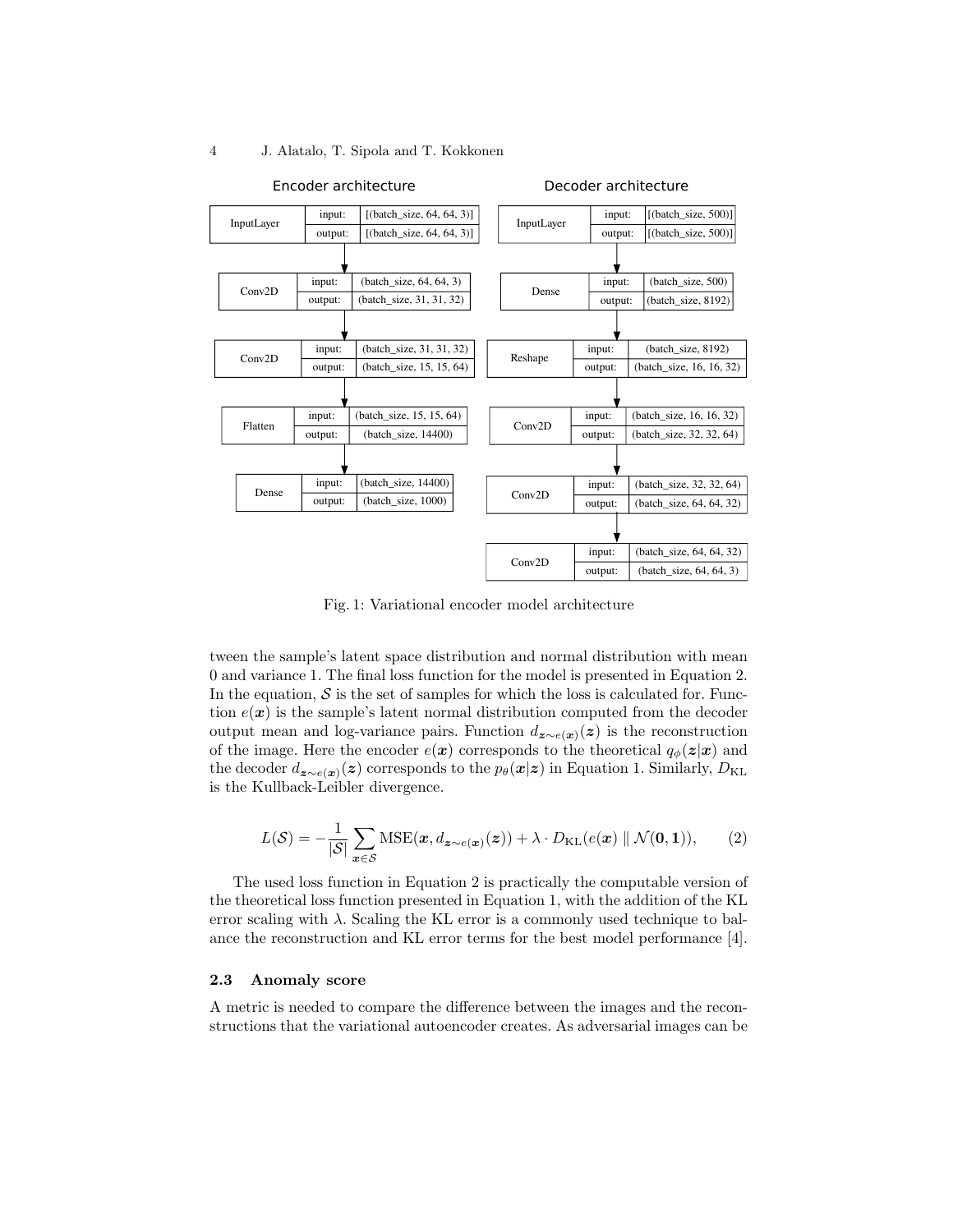prominently different, we chose a distance metric that emphasizes the extreme distances. Minkowski distance is a generatization of the Euclidean distance. The distance between the vectors  $x$  and  $y$  is defined as follows:

$$
D(\boldsymbol{x}, \boldsymbol{y}) = \left(\sum_{i=1}^{n} |x_i - y_i|^p\right)^{1/p}, \qquad (3)
$$

where  $x_i$  and  $y_i$  are the *i*th element of the corresponding vectors and p is the order of the Minkowski distance [34]. Please note that we use the symbol  $p$  to signify this (and not the decoder) in the results section. We interpret a large distance between the image and its reconstruction to indicate that the image does not come from the training data distribution. Finally, a decision threshold for the maximum allowed distance can be set for the detector.

#### 2.4 Evaluation metrics

We use operating characteristic (ROC) curve to evaluate the performance of the detector classifier. The curve is plotted with the true positive rate (TPR) as a function of the false positive rate (FPR). The closer the curve is to the upper left corner of the plot the better the performance is for the classifier. Because the best possible result is a line with its only points in the vertices of the unit square, area under curve (AUC) is a common way of measuring the performance of a classifier [33]. In our case, we measure the performance of the detector, which classifies incoming images as suspicious or normal.

In addition to the TPR and FPR metrics, it is interesting to know how the detector model works to the test dataset after choosing the optimal threshold based on the validation dataset. In this study our proposed method screens the input images for anomalies before the images go to the final classifier. This is a similar solution to the one what Tong et al. propose in [30]. In their paper they note that not all undetected adversarial samples are successful attacks, and for that reason they propose undetected rate metric that takes into account how many of the undetected samples were actually successful attacks. This is an important metric because in our previous study [2] we concluded that for onepixel attack to be effective, the change in the pixel color must be very large. Small color changes in the pixel were not often enough to flip the predicted output class. Based on this, we can conclude that for the one-pixel attack detector to be adequately effective, it only needs to detect very large pixel changes. For that reason, in addition to studying how the detector detects the adversarial images, we also studied how many of the non-detected adversarial images actually were successful attacks.

# 3 Experiment setup

We used the TUPAC16 dataset, which contains digital pathology images related to breast cancer [31]. The dataset consists of 64 by 64 sized PNG images. The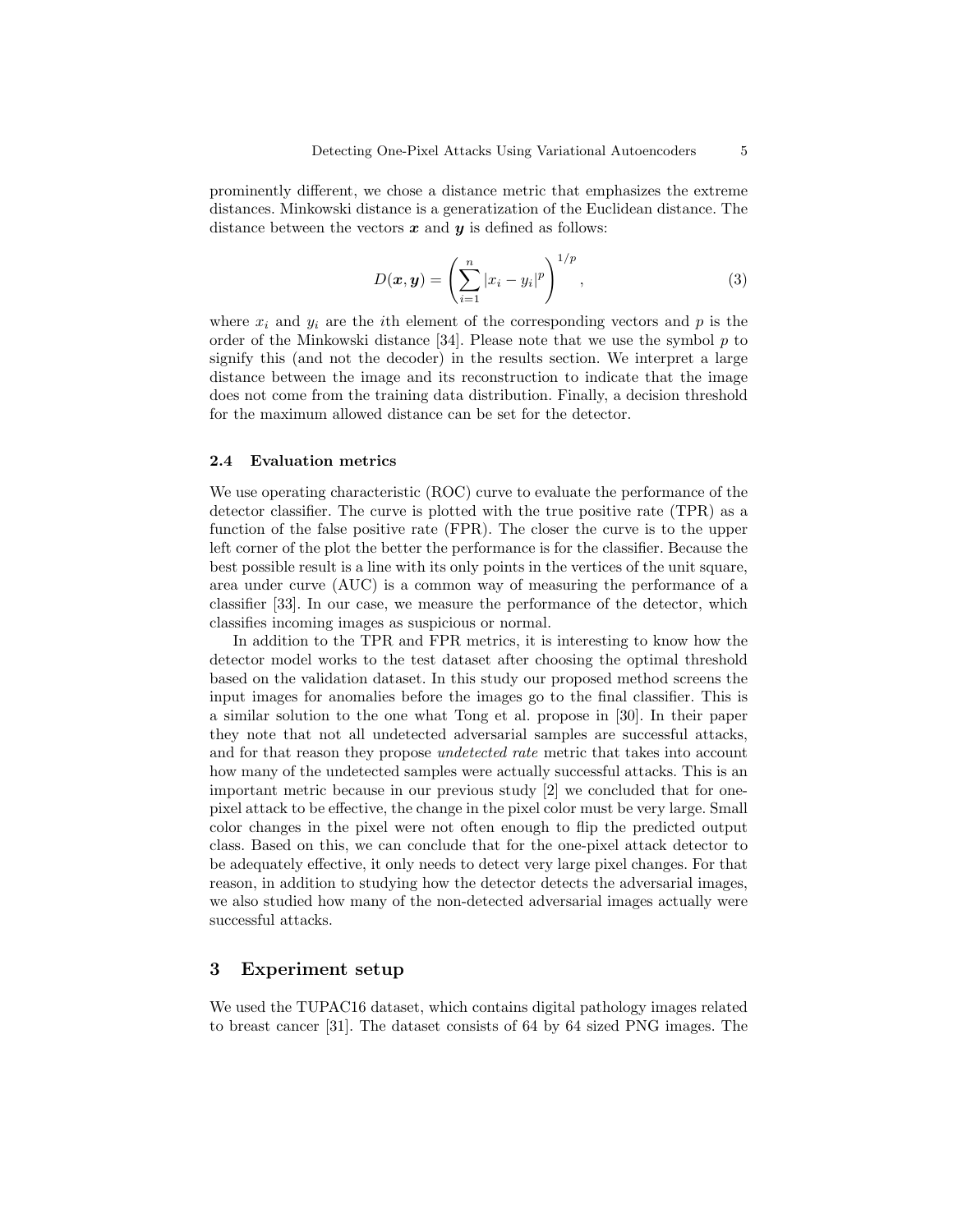IBM MAX Breast Cancer Mitosis Detector served as the target classifier. It gives a numeric score that indicates whether the image contains mitoses possibly related to cancer or not [1, 9]. We have earlier created several one-pixel attacks against the target classifier [16]. We want to detect those attacks in this research.

There are two stages in the experiment. Firstly, the classifier and detector need to be trained using the same data source. In this experiment, we use the already trained target classifier. Training the detector to create a probabilistic model of typical non-attack images is the main focus of this experiment. Secondly, the classifier and the detector are deployed and given images as input. This way we can evaluate how the detector fares against adversarial images. A schematic presentation of the experiment setup is given in Figure 2.



Fig. 2: Schematic presentation of the experiment. The left side shows the training of the classifier and the detector using the same data source. The right side shows the deployed system, where the detector filters incoming images before they reach the classifier.

During the deployment, the first step that happens to an incoming image is to be inspected by the variational autoencoder detector. The detector encodes the image and immediately decodes it as a reconstruction of the image. Then the difference between the images is calculated, which is the Minkowski distance in our case. If the image and the reconstruction are too different, it is taken aside as a potential threat. Otherwise, the target classifier may take the image as an input, and make predictions based on it.

## 3.1 Training parameters

The model architecture was implemented using Tensorflow deep learning framework. The latent space dimensionality  $H$  was chosen to be 500 through experi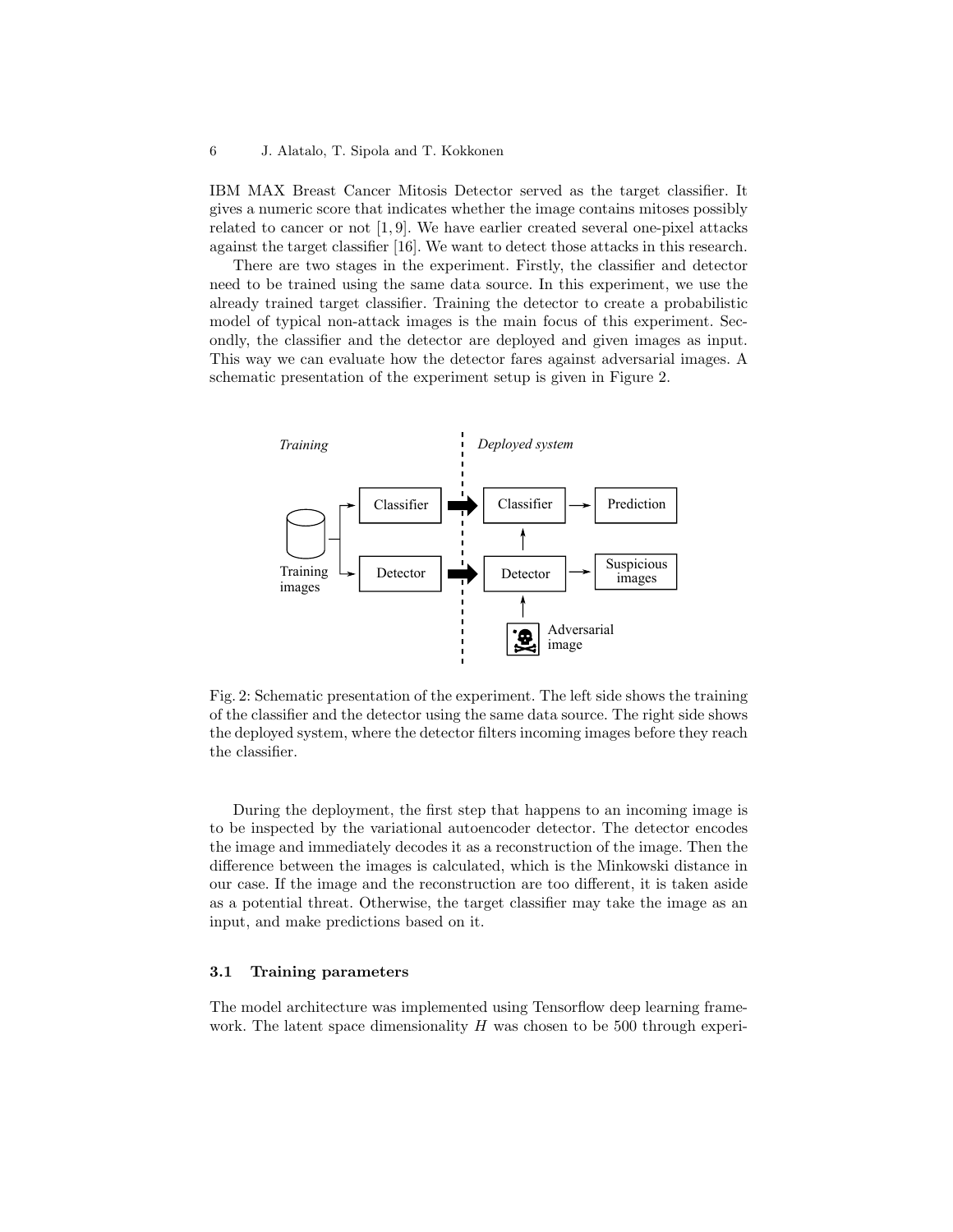mentation. The KL loss scaling factor  $\lambda$  was set to 0.001. The model was trained using Adam optimizer with learning rate of 0.001 and batch size of 100.

## 4 Results

#### 4.1 Minkowski distance exponent

After training the detector model with the normal data in the training dataset, we evaluated the performance of different  $p$  values for the anomaly score Equation 3. The evaluation was done by plotting the ROC curves for validation dataset with the different  $p$  values and calculating the AUC value for the plots. As seen from the Figure 3, by increasing the  $p$  value we get better separation for the adversarial and normal image anomaly scores, which can be seen from the ROC plots as a tighter bend for the line and increased area under curve for the higher p values.



Fig. 3: ROC curves for different anomaly score p values: left  $p = 3$ , center  $p = 5$ , right  $p = 7$ .

Based on the experimentation on the validation dataset, we ended up choosing  $p = 7$  for the anomaly score formula. The value gave a very good separation for the adversarial and normal image anomaly scores, and higher  $p$  values did not increase the model performance in any considerable amount.

#### 4.2 Anomaly threshold

The anomaly threshold was chosen based on the anomaly scores of the validation dataset. There are different strategies that can be used when choosing the threshold. The different thresholds cause different trade-offs for the model performance. If the threshold is set too low, the model will flag many legitimate images as anomalous, reducing the detector usefulness. On the other hand, if the threshold is set too high, some of the adversarial images might not be caught by the system. In this study, we chose to set the threshold so that, the true positive rate and true negative rate, both are maximized with the threshold. Figure 4 visualizes how the threshold was selected.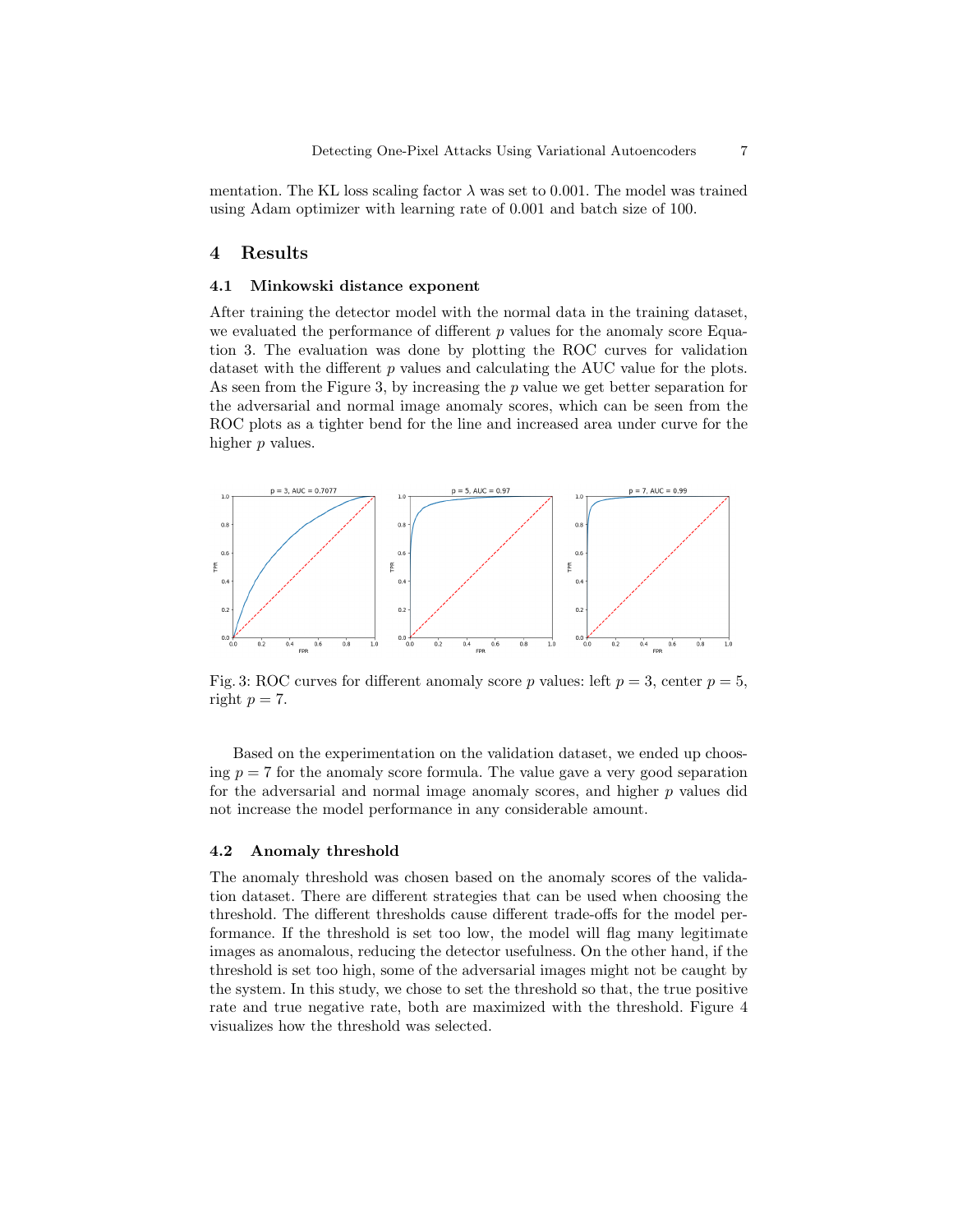#### 8 J. Alatalo, T. Sipola and T. Kokkonen



Fig. 4: The threshold value was set to maximize true positive rate and true negative rate values. The dashed vertical line indicates the optimal threshold value.

#### 4.3 Evaluation metrics results

The chosen threshold was then applied to the test dataset by classifying the images as clean or adversarial based on the anomaly score threshold. The results were evaluated as described in the section 2.4. The results of the classification are shown in the Table 1.

Table 1: Adversarial image detection rates. The number of successful attack images that were not detected by the variational autoencoder detector is the most interesting statistics.

| Total number of adversarial images 8484                                    |                  |
|----------------------------------------------------------------------------|------------------|
| Detected 7993                                                              | Not detected 491 |
| Attack failure 7671 Attack success 322 Attack failure 491 Attack success 0 |                  |

As seen from the results, the detector network works very well for one-pixel attack detection. The detector model catches all the images that would have successfully flipped the prediction result. All the images that were not detected, did not have any effect on the final prediction. When we inspect the individual image reconstructions, we can analyze better how the detector works. Images in Figure 5 show the input images for the detector network on the left, and the reconstructed images are on the right. As seen from the images containing the one-pixel attack modification, the network never adds the pixel modification to the reconstructed image. Otherwise, the image is very accurately reconstructed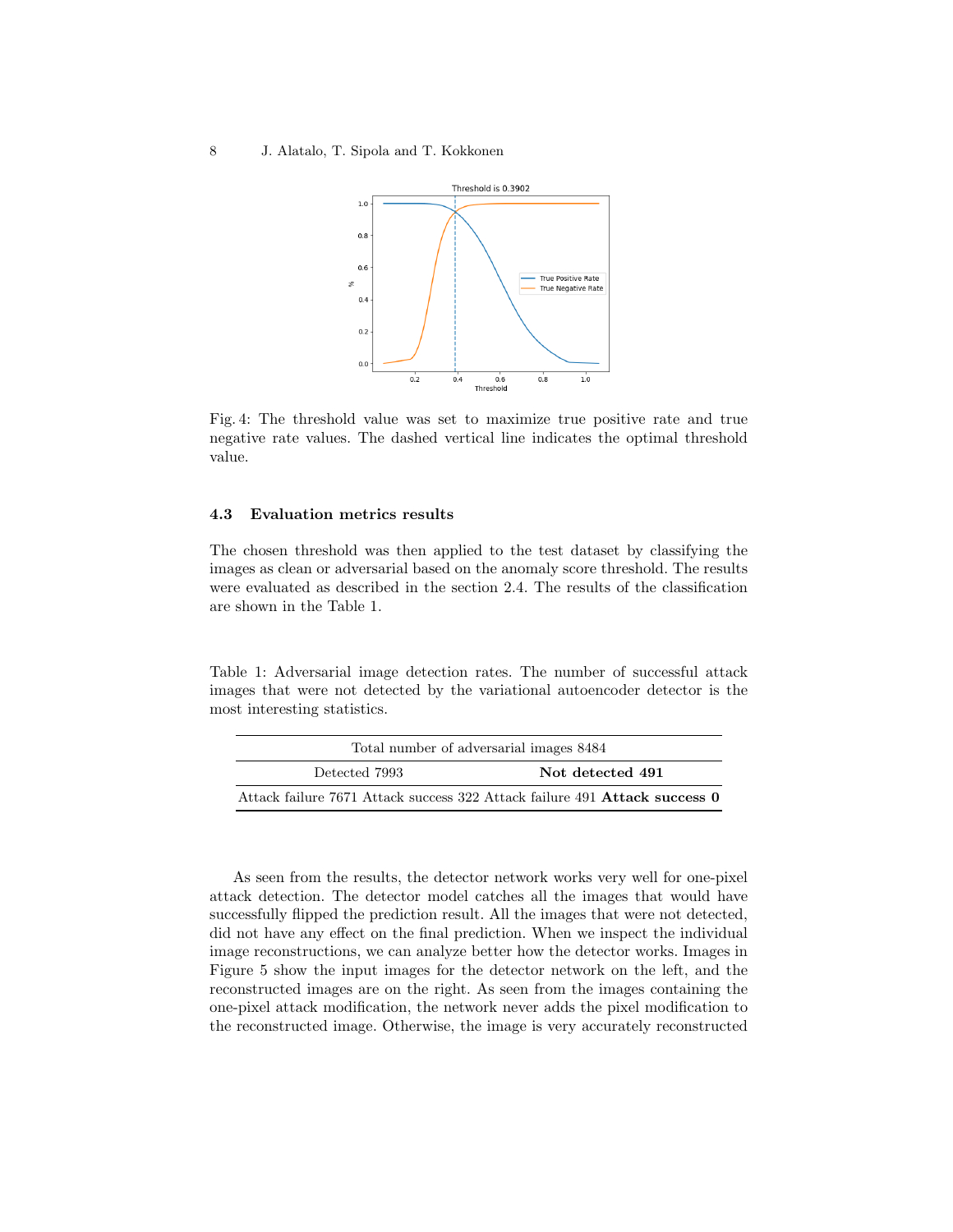with only very small details missing. Because we are using the Minkowski distance as our anomaly score, the large error in the reconstruction of the one attack pixel makes the anomaly score high enough for the detector to detect the image as an anomaly. This happens because the large  $p$  value in the Minkowski distance formula amplifies large errors in the reconstruction image.





Fig. 5: Examples of image reconstruction by the model. The images on the first row include one-pixel modifications that the model has detected correctly by predicting high anomaly scores. On the second row, there are two unmodified images, of which the left one is predicted correctly not to be adversarial, but the right one is a false positive alert given by our model.

#### 4.4 Tests with images outside the training set

As a sanity check, we also tested the detector network with totally different images that are not anyway related to the training dataset. This was done because the detector network uses very large latent space dimensionality, which can cause the autoencoder network to become too generic, because the latent space is not restrictive enough. We wanted the network to still detect images that are obviously from a totally different distribution. In Figure 6 we tested reconstructing cat images. As seen from the figure, the reconstruction is not very good for these images. In the cat's face image reconstruction, the main features of the face, such as nose, mouth and eyes, are reconstructed very well, but the image colors are way off. The same effect can be seen in the blood sample image; the features are reconstructed well, but the colors are off. From these images we can make the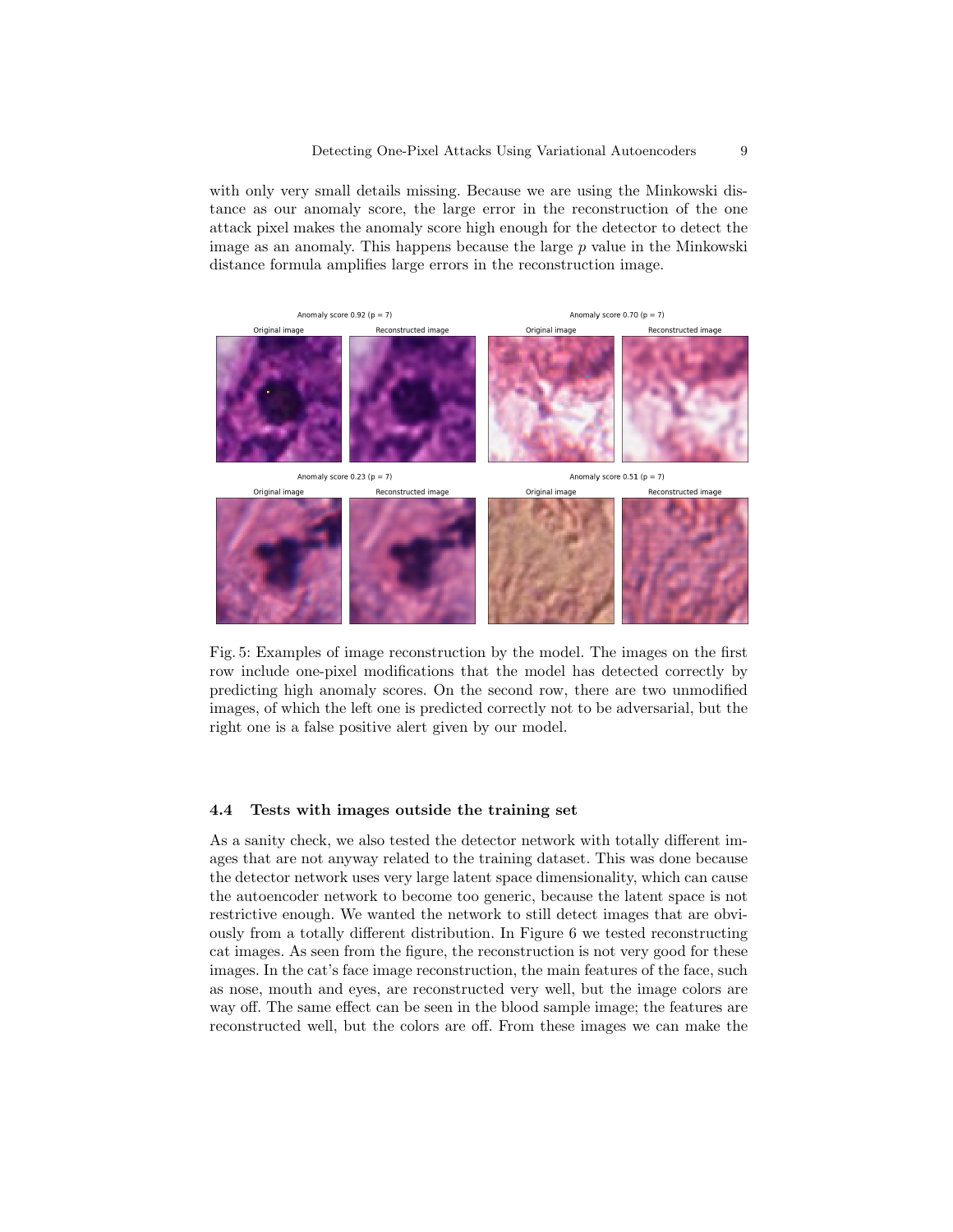#### 10 J. Alatalo, T. Sipola and T. Kokkonen

conclusion that the training dataset includes plenty of different shapes that the autoencoder network learns to encode to the latent space, but the dataset colors are very uniform. Although the detector is relaying on the color reconstruction errors to detect the sample images, we can conclude that the network can also detect other types of anomalities instead of only one-pixel attacks.



Fig. 6: Examples of image reconstruction for images from two totally different datasets. On the left, there is a reconstruction of an image of a cat's face [12]. On the right, there is a reconstruction of a blood sample image [7].

# 5 Conclusion

In the modern digitalized world, attacks against AI applications used in medical imaging are a real threat. One-pixel attack is an effective adversarial method, which modifies only one pixel of an image, fooling automated diagnosis. Any tampering with medical data can lead to wrong treatment or cause delays and, in the worst-case scenario, consequences can be catastrophic when considering, e.g., cancer diagnosis by imaging. Therefore, it is extremely important to detect and defend against such attacks.

In this study, we have shown that autoencoders can be useful as sensors detecting one-pixel attacks against medical imaging. The probabilistic presentations learned by variational autoencoders are well suited for this task because one-pixel attacks are usually anomalies in the image. We have demonstrated this capability for one type of attack, but it should be possible to detect other malicious perturbations using the same methodology.

In the future, tests with other datasets would provide information about the generalizability of the detector. Other attack types should also be tested to test how a variational autoencoder can learn them. It remains to be seen how well the combination of robust classification models themselves and additional sensor defences protect the automated diagnosis.

Acknowledgments. This research was partially funded by Cyber Security Network of Competence Centres for Europe (CyberSec4Europe) project of the Hori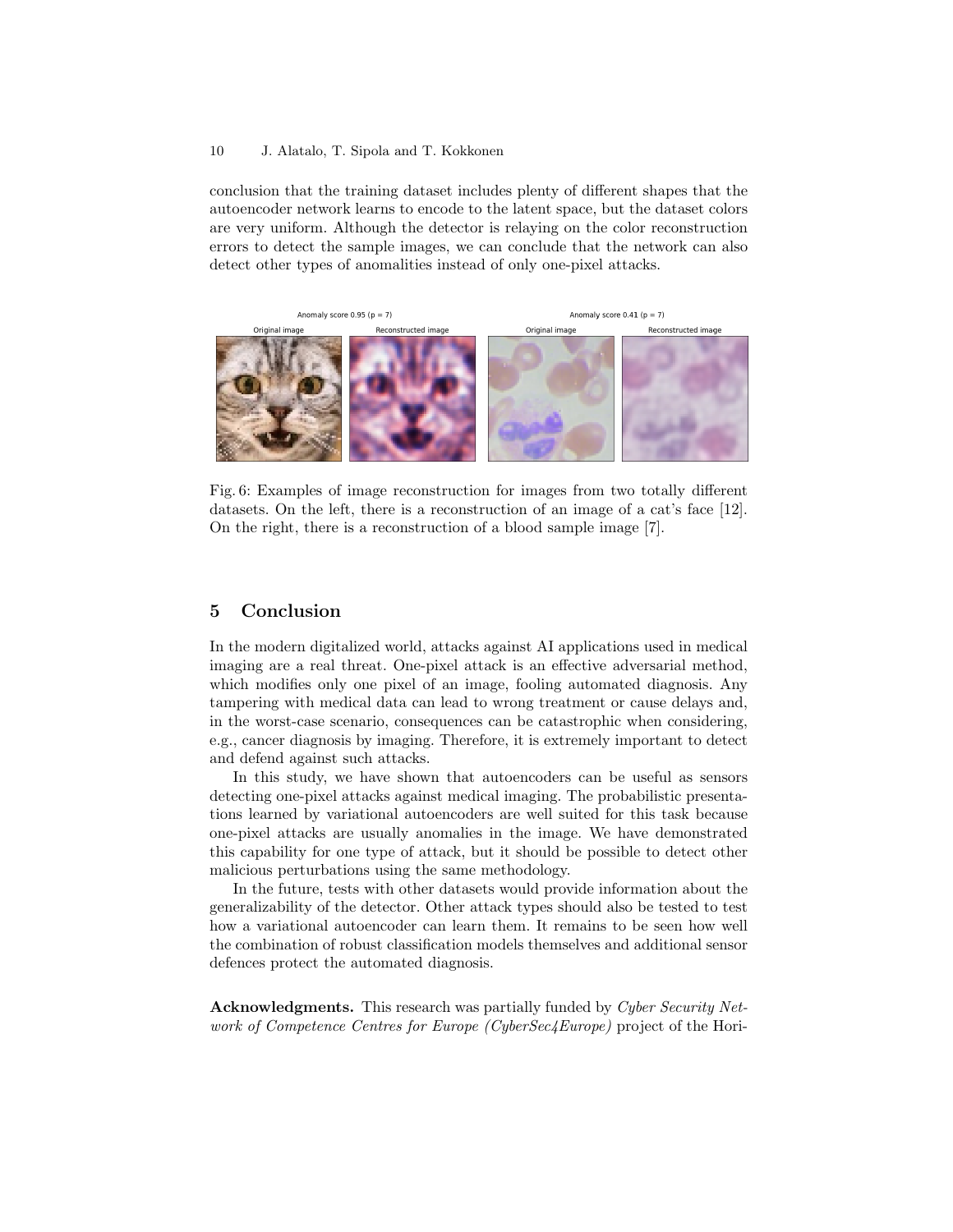zon 2020 SU-ICT-03-2018 program. The authors would like to thank Ms. Tuula Kotikoski for proofreading the manuscript.

# References

- 1. IBM code model asset exchange: Breast cancer mitosis detector. https://github.com/IBM/MAX-Breast-Cancer-Mitosis-Detector (2019)
- 2. Alatalo, J., Korpihalkola, J., Sipola, T., Kokkonen, T.: Chromatic and spatial analysis of one-pixel attacks against an image classifier (2021). arXiv:2105.13771 [cs.CV]
- 3. Apostolidis, K.D., Papakostas, G.A.: A survey on adversarial deep learning robustness in medical image analysis. Electronics  $10(17)$  (2021). DOI 10.3390/ electronics10172132
- 4. Asperti, A., Trentin, M.: Balancing reconstruction error and kullback-leibler divergence in variational autoencoders. IEEE Access 8, 199,440–199,448 (2020). DOI 10.1109/ACCESS.2020.3034828
- 5. Beggel, L., Pfeiffer, M., Bischl, B.: Robust anomaly detection in images using adversarial autoencoders (2019)
- 6. Cai, F., Li, J., Koutsoukos, X.: Detecting adversarial examples in learningenabled cyber-physical systems using variational autoencoder for regression. In: 2020 IEEE Security and Privacy Workshops (SPW), pp. 208–214 (2020). DOI 10.1109/SPW50608.2020.00050
- 7. Cheng, S.: BCCD dataset. https://github.com/Shenggan/BCCD Dataset (2018)
- 8. Chiang, P.H., Chan, C.S., Wu, S.H.: Adversarial pixel masking: A defense against physical attacks for pre-trained object detectors. In: Proceedings of the 29th ACM International Conference on Multimedia, MM '21, p. 1856–1865. Association for Computing Machinery, New York, NY, USA (2021). DOI 10.1145/3474085.3475338
- 9. Dusenberry, M., Hu, F.: Deep learning for breast cancer mitosis detection (2018)
- 10. Endsley, M.: Toward a Theory of Situation Awareness in Dynamic Systems. Human Factors 37(1), 32–64 (1995). DOI 10.1518/001872095779049543
- 11. Finlayson, S.G., Bowers, J.D., Ito, J., Zittrain, J.L., Beam, A.L., Kohane, I.S.: Adversarial attacks on medical machine learning. Science 363(6433), 1287–1289 (2019)
- 12. Ghosh, S.: Cats faces 64x64 (for generative models). https://www.kaggle.com/spandan2/cats-faces-64x64-for-generative-models (2018)
- 13. Goodfellow, I., Bengio, Y., Courville, A.: Deep Learning. MIT Press (2016). http: //www.deeplearningbook.org
- 14. Kingma, D.P., Welling, M.: Auto-encoding variational bayes (2014)
- 15. Korpihalkola, J., Sipola, T., Kokkonen, T.: Color-optimized one-pixel attack against digital pathology images. In: S. Balandin, Y. Koucheryavy, T. Tyutina (eds.) 2021 29th Conference of Open Innovations Association (FRUCT), vol. 29, pp. 206–213. IEEE (2021). DOI 10.23919/FRUCT52173.2021.9435562
- 16. Korpihalkola, J., Sipola, T., Puuska, S., Kokkonen, T.: One-pixel attack deceives computer-assisted diagnosis of cancer. In: Proceedings of the 4th International Conference on Signal Processing and Machine Learning (SPML 2021), August 18– 20, 2021, Beijing, China. ACM, New York, USA (2021). DOI 10.1145/3483207. 3483224
- 17. Li, X., Zhu, D.: Robust detection of adversarial attacks on medical images. In: 2020 IEEE 17th International Symposium on Biomedical Imaging (ISBI), pp. 1154–1158 (2020). DOI 10.1109/ISBI45749.2020.9098628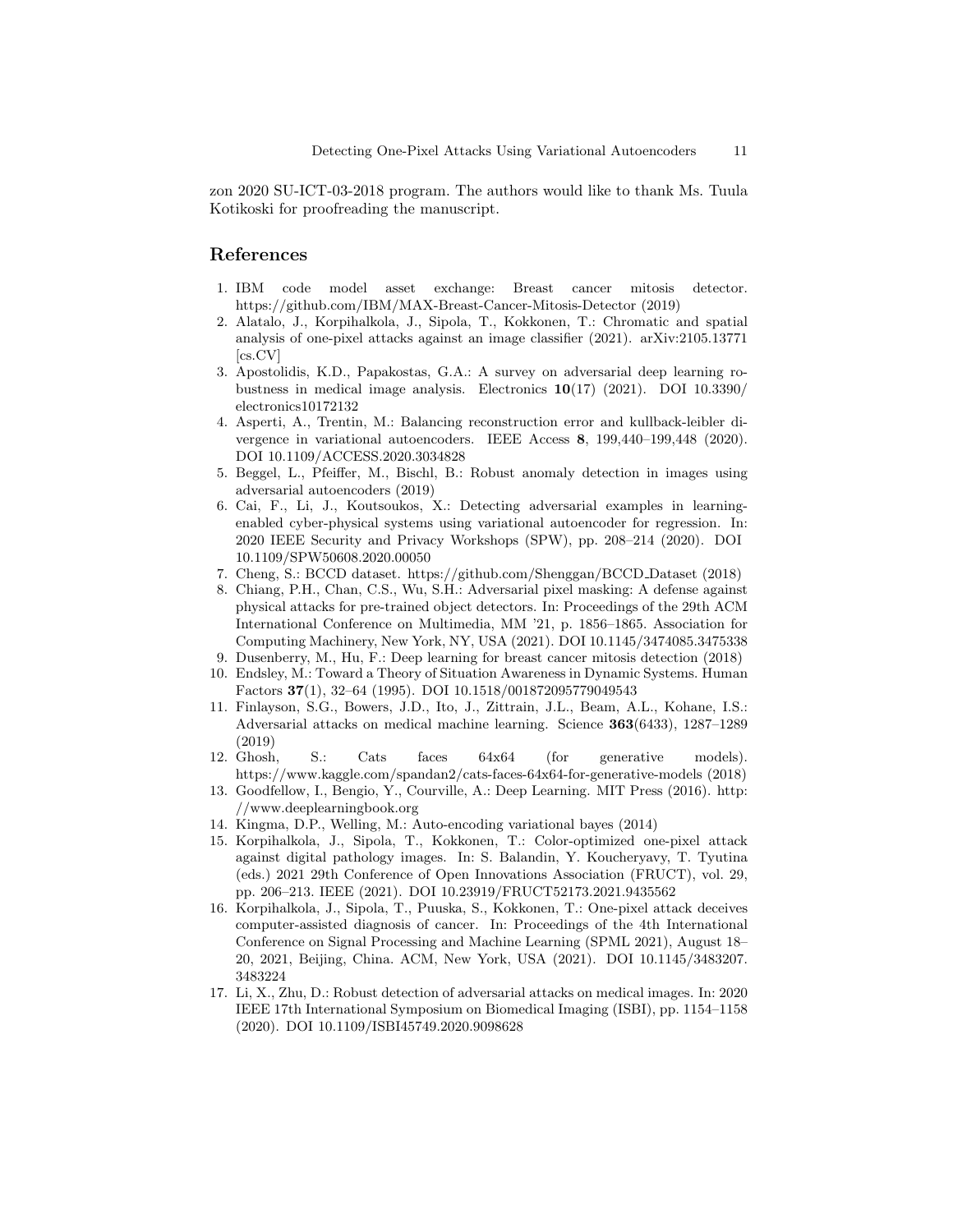- 12 J. Alatalo, T. Sipola and T. Kokkonen
- 18. Mazlan, A.U., Sahabudin, N.A.b., Remli, M.A., Ismail, N.S.N., Mohamad, M.S., Warif, N.B.A.: Supervised and unsupervised machine learning for cancer classification: Recent development. In: 2021 IEEE International Conference on Automatic Control Intelligent Systems (I2CACIS), pp. 392–395 (2021). DOI 10.1109/I2CACIS52118.2021.9495888
- 19. van der Meulen, R.: Build Adaptive Security Architecture Into Your Organization. https://www.gartner.com/smarterwithgartner/ build-adaptive-security-architecture-into-your-organization/ (2017). Accessed: 3 April 2020
- 20. Nayyar, S.: Why healthcare could face unprecedented cyber threats in 2021. https://www.forbes.com/sites/forbestechcouncil/2021/03/17/ why-healthcare-could-face-unprecedented-cyber-threats-in-2021/ (2021)
- 21. Nguyen-Son, H.Q., Thao, T.P., Hidano, S., Bracamonte, V., Kiyomoto, S., Yamaguchi, R.S.: Opa2d: One-pixel attack, detection, and defense in deep neural networks. In: 2021 International Joint Conference on Neural Networks (IJCNN), pp. 1–10 (2021). DOI 10.1109/IJCNN52387.2021.9534332
- 22. Rafi, T.H., Shubair, R.M., Farhan, F., Hoque, M.Z., Quayyum, F.M.: Recent advances in computer-aided medical diagnosis using machine learning algorithms with optimization techniques. IEEE Access 9, 137,847–137,868 (2021). DOI 10.1109/ACCESS.2021.3108892
- 23. Rogova, G.L., Ilin, R.: Reasoning and decision making under uncertainty and risk for situation management. In: 2019 IEEE Conference on Cognitive and Computational Aspects of Situation Management (CogSIMA), pp. 34–42 (2019). DOI 10.1109/COGSIMA.2019.8724330
- 24. Sipola, T., Kokkonen, T.: One-pixel attacks against medical imaging: A conceptual framework. In: A. Rocha, H. Adeli, G. Dzemyda, F. Moreira, A. Ramalho Correia ´ (eds.) Trends and Applications in Information Systems and Technologies. World-CIST 2021, Advances in Intelligent Systems and Computing, vol. 1365, pp. 197–203. Springer, Cham (2021). DOI 10.1007/978-3-030-72657-7 19
- 25. Sipola, T., Puuska, S., Kokkonen, T.: Model fooling attacks against medical imaging: A short survey. Information & Security: An International Journal  $46(2)$ , 215–224 (2020). DOI 10.11610/isij.4615
- 26. Strachna, O., Asan, O.: Systems thinking approach to an artificial intelligence reality within healthcare: From hype to value. In: 2021 IEEE International Symposium on Systems Engineering (ISSE), pp. 1–8 (2021). DOI 10.1109/ISSE51541. 2021.9582546
- 27. Su, J., Vargas, D.V., Sakurai, K.: Attacking convolutional neural network using differential evolution. IPSJ Transactions on Computer Vision and Applications  $11(1), 1\negthinspace\negthinspace -\negthinspace 16(2019)$
- 28. Su, J., Vargas, D.V., Sakurai, K.: One pixel attack for fooling deep neural networks. IEEE Transactions on Evolutionary Computation 23(5), 828–841 (2019). DOI 10.1109/TEVC.2019.2890858
- 29. Tang, X.: The role of artificial intelligence in medical imaging research. BJR open 2(1), 20190,031–20190,031 (2019). DOI 10.1259/bjro.20190031. URL https: //pubmed.ncbi.nlm.nih.gov/33178962
- 30. Tong, L., Wang, L., Li, S., Pengfei, Z., Xiaoming, J., TongWei, Y., WeiDong, Y.: Adversarial sample detection framework based on autoencoder. In: 2020 International Conference on Big Data Artificial Intelligence Software Engineering (ICBASE), pp. 241–245 (2020). DOI 10.1109/ICBASE51474.2020.00058